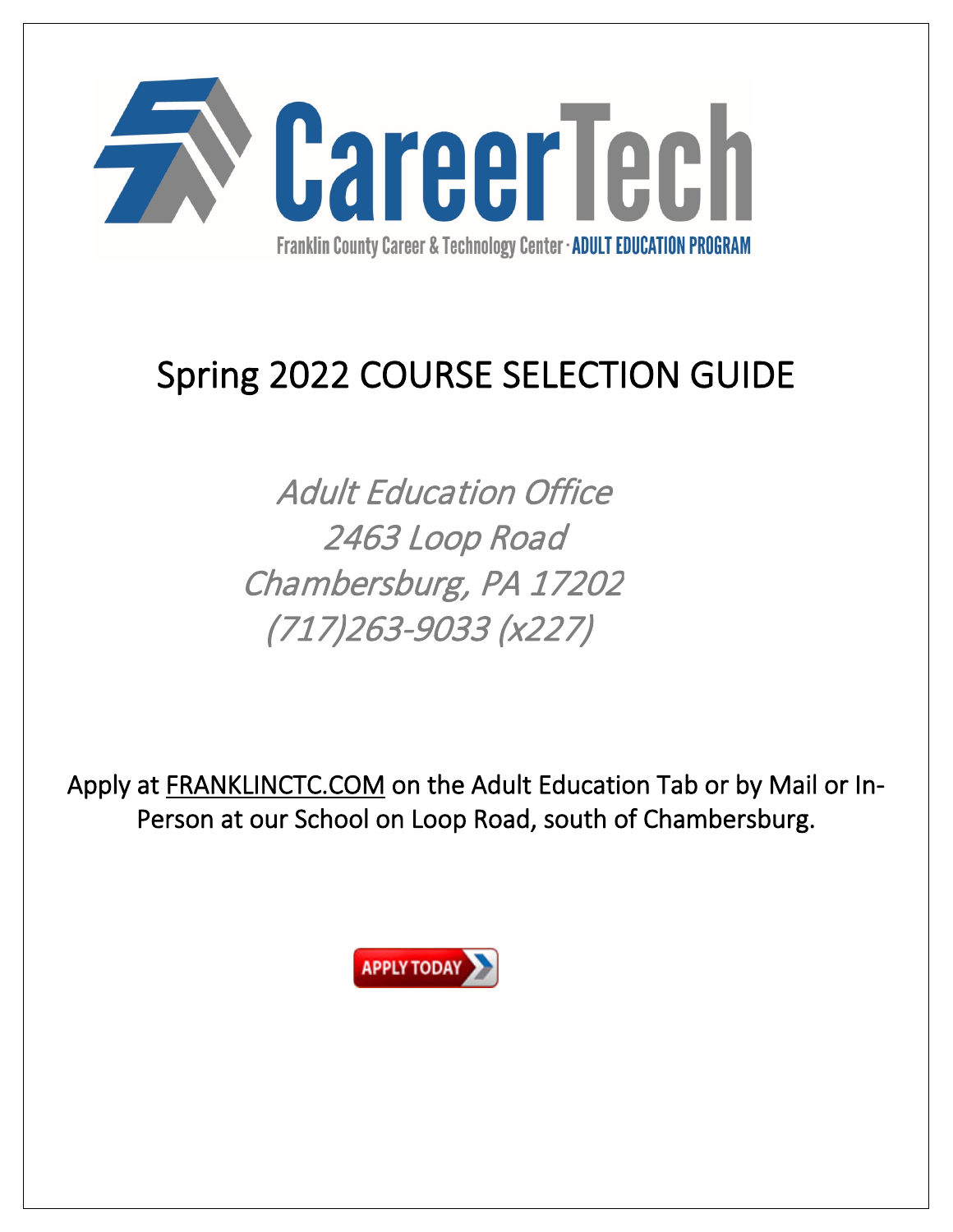

| <b>BUILDING &amp; CONSTRUCTION</b>                       | <b>Hours</b> | <b>Cost</b> |
|----------------------------------------------------------|--------------|-------------|
| Basic Home Repair                                        | 24           | \$250       |
| Plumbing                                                 | 24           | \$300       |
| Refrigeration and A/C Basics (Includes Manual)           | 24           | \$300       |
| EPA 608 Certification (Prereq: Refrigeration Basics)     | 9            | \$225       |
| Residential Electricity                                  | 36           | \$300       |
| Industrial and Commercial Electricity                    | 36           | \$300       |
| <b>BUSINESS &amp; SERVICES</b>                           | <b>Hours</b> | Cost        |
| Cooking around the World (includes 4 Meals)              | 20           | \$250       |
| Financial Planning & Investment                          | 24           | \$250       |
| Spanish for Beginners                                    | 24           | \$250       |
| Learn to Paint                                           | 27           | \$250       |
| Microsoft Office                                         | 24           | \$300       |
| Landscape Maintenance                                    | 24           | \$300       |
| Office Management/Bookkeeping                            | 40           | \$325       |
| Drone Licensing                                          | 40           | \$325       |
| <b>HEALTH CARE</b>                                       | <b>Hours</b> | Cost        |
| <b>Medical Terminology</b>                               | 22.5         | \$250       |
| <b>Medical Office Practices</b>                          | 36           | \$300       |
| Certified Nurse Assisting - C.N.A.                       | 125          | \$1250      |
| Pharmacy Technician Certification                        | 36           | \$1350      |
| <b>COSMETOLOGY</b>                                       |              |             |
| Nail Technician Certification                            | 200          | \$2200      |
| Esthetics                                                | 300          | \$3100      |
| <b>Cosmetology Teaching License</b>                      | 500          | \$4500      |
| Cosmetology Licensing                                    | 1250         | \$11500     |
| <b>MANUFACTURING</b>                                     | <b>Hours</b> | Cost        |
| Intro to CNC Operations                                  | 60           | \$750       |
| Industrial Maintenance/Basic Mechatronics                | 72           | \$750       |
| Short-Term Welding (SMAW)                                | 150          | \$2700      |
| Long-Term Welding, (SMAW, GMAW, GTAW)                    | 300          | \$5400      |
| <b>TRANSPORTATION &amp; DISTRIBUTION</b>                 | <b>Hours</b> | Cost        |
| Mobile Air Conditioning Society (MACS) 609 Certification | 9            | \$200       |
| Advanced Small Engine Repair (Prerequisite Basic)        | 12           | \$200       |
| PA State Emissions                                       | 8            | \$200       |
| PA State Auto Inspection                                 | 12           | \$225       |
| Forklift Licensing                                       | 12           | \$225       |
| Basic Small Engine Repair                                | 24           | \$300       |
| Logistics Certification - C.L.A.                         | 72           | \$750       |

*Course descriptions can be found at Franklinctc.com under* Adult Education*. On-line classes are available through Ed2Go. Long-term courses are Trade Act and WIOA approved. Contact* Faye at (717)263-9033 (x227) *for more information.*

Apply for Adult Ed at **APPLY.FRANKLINCTC.COM**, by Mail or In-Person at our School on Loop Road.

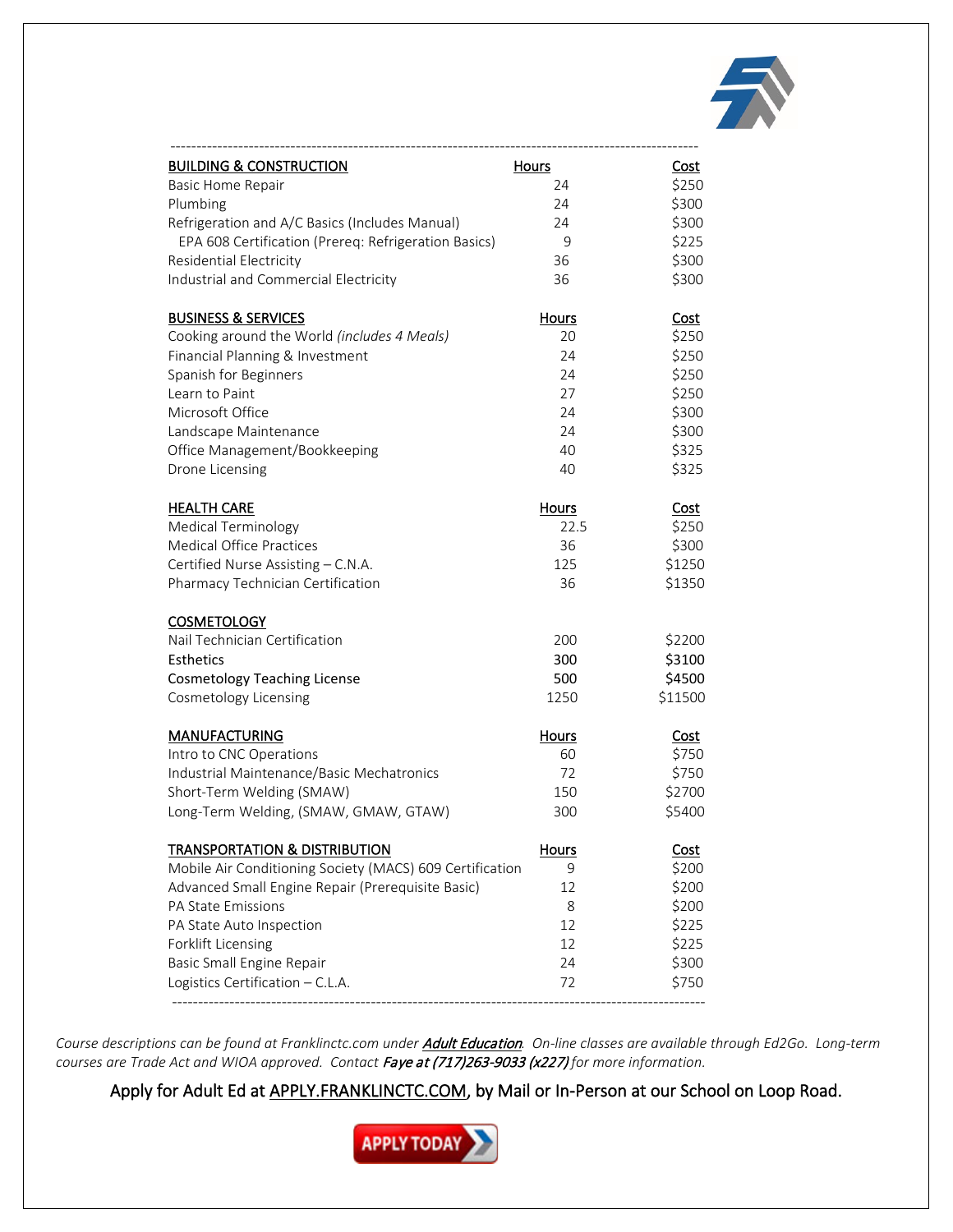# ADULT EDUCATION COURSE DESCRIPTIONS

#### BUILDING & CONSTRUCTION

- 24 Hrs **Basic Home Repair** Learn the basics on home repair such as how to perform basic electrical wiring, address plumbing issues and patch drywall. Why call an expert for these simple tasks when you can do it yourself?
- 24 Hrs **Plumbing** Introduction to DWV (Drain, Waste, Vent). Students will also learn about water supply systems, installation techniques, troubleshooting and repairs, with sinks, toilets, tubs/showers, washing machines, plus backflow prevention and pressure reducers.
- 24 Hrs **Refrigeration and A/C Basics** Troubleshoot and repair of refrigeration-based processing equipment. Attendees will be introduced to refrigeration, temperature, humidity, and conduction of heat. Also includes an overview of other HVAC Systems.

*HVAC EPA 608 Certification - Cover the proper handling methods for refrigerants, review of the EPA 608 regulations. Includes proctored certification exam – 9 Hr. Add-on.*

- 36 Hrs **Residential Electricity** Students will be working with house wiring. This course will address basic knowledge of wiring receptacles, single pole switching, 3-way switching and 4-way switching. The class will also cover branch circuit requirements, wiring techniques, electrical terminology, panel boxes, 220 lines and lighting.
- 36 Hrs **Industrial/Commercial Electricity** This is a continuance of the Residential Electricity where students will learn to use electrical test equipment, terminology, maintenance, conduit bending, series and parallel circuits, wiring diagrams, motor controls, motors, electrical code, breakers, and troubleshooting (Pre-requisite Residential Electricity).

#### BUSINESS & SERVICES

- 20 Hrs **Cooking around the World** Students will follow international culinary recipes to prepare their own meal during class. Featured cuisine will include food from Germany, France, Italy, and Latin America. Impress your family with a global flair for cooking.
- 24 Hrs **Financial Planning and Investment** This class will provide an introduction into investing money in the financial markets. Instruction will occur in understanding what mutual funds are and varying investment strategies such as 401K's and IRA's.
- 24 Hrs **Microsoft Office** Learn Microsoft Word and Excel. This course is designed to give you an overview of the Microsoft Office Suite from the basics to more advanced to include MS Word and Excel. This class is self-paced, and the instructor will act as the facilitator. Students will be given hands-on experience and work their way through instructions and projects.
- 24 Hrs **Landscape Maintenance** Keeping your landscape healthy, clean and attractive is an important part of basic home care. Use [tools](https://en.wikipedia.org/wiki/Tool) and supplies to perform annual plantings, [shrub](https://en.wikipedia.org/wiki/Shrubbery) pruning and plant health care. Other Related topics may include but not limited to, [lawn](https://en.wikipedia.org/wiki/Lawn) care, hardscaping, design and hydroponics.
- 24 Hrs **Spanish for Beginners** This class is meant to give students a very basic understanding of the Spanish language. The focus will be on pronunciations, basic grammar, and vocabulary. Listening skills and repetitive practices will be key to your understanding.
- 27 Hrs **Learn to Paint** Learn the basics of painting with a certified instructor. In this class, you will learn about brush strokes, blending paint, shadowing, highlighting, and more. You will be able to take home a 16x 20" painting that YOU made!
- 40 Hrs **Office Management/Bookkeeping** This course is designed to study the basic principles of office management including, preparing for an interview, resume writing, recruiting and orienting the office staff, supervising and promoting office personnel, problem solving and business communication processes . This class will also cover accounting basics.
- 40 Hrs **Drone Licensing** In order to fly your drone under the FAA's Small UAS Rule (Part 107), you must obtain a Remote Pilot Certificate from the FAA. This certificate demonstrates that you understand the regulations, operating requirements, and procedures for safely flying drones.

------------------------------------------------------------------------------------------------------------------------------------------------------------------------------------

#### HEALTH CARE

 22.5 Hrs **Medical Terminology** - By the conclusion of this course, students should be able to recognize basic medical terminology, relate medical terms to the correct body systems, correctly pronounce and spell medical terms, identify and define commonly used medical terms, and identify the normal functions of the body systems and pathology involving those systems.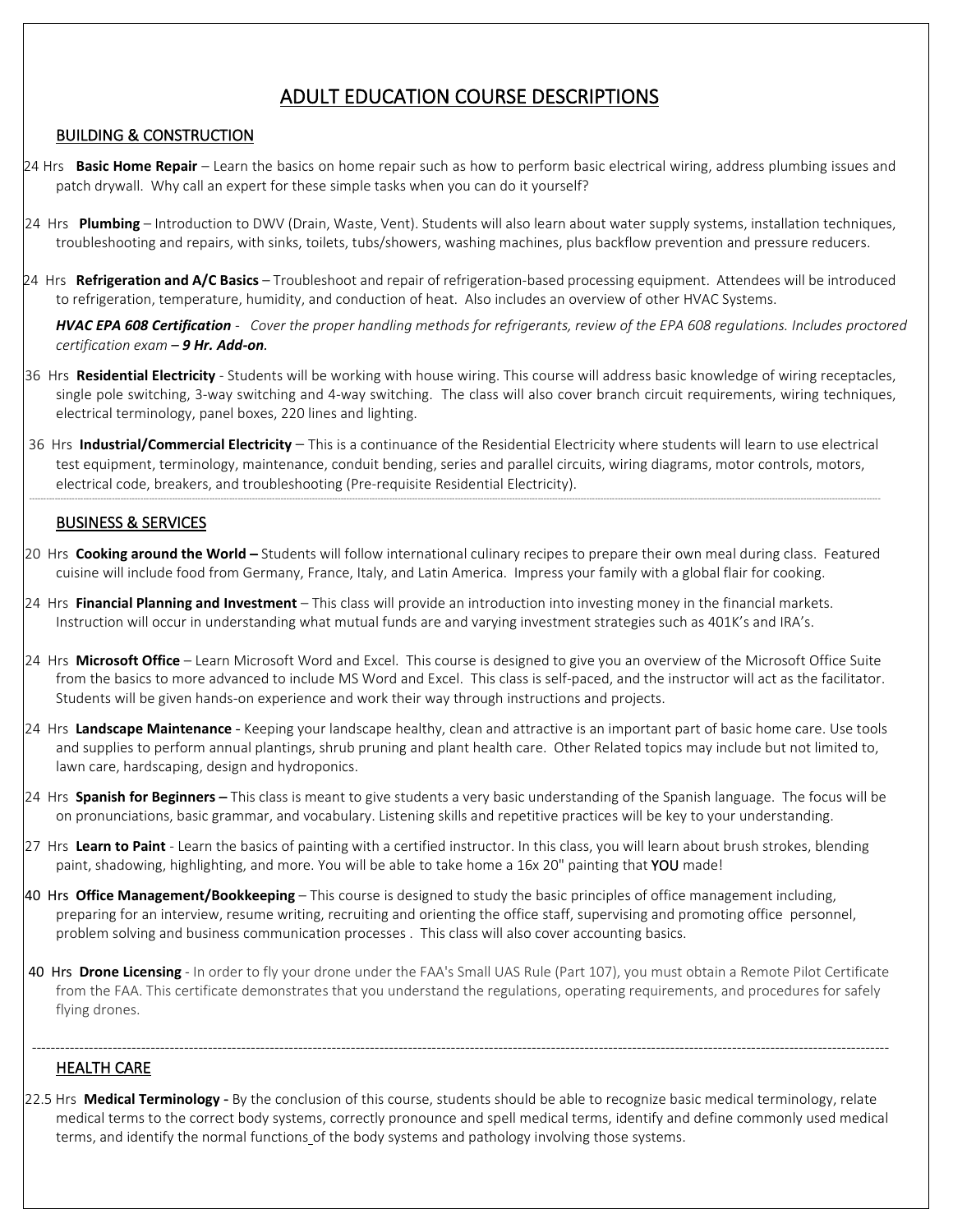- 36 Hrs **Medical Office Practice** Provides an understanding of medical office records management, data collection, scheduling, completing insurance forms, telephone techniques and filing of records.
- 36 Hrs **Pharmacy Technician Certification** Certified Pharmacy Technician Instructor through Pearce Pharmacy Technician Education offers preparation class to sit for the Pharmacy Technician Certification Board PTCB® national examination to become a Certified Pharmacy Technician CPhT and seek employment in the pharmacy profession. Partial on-line studies.
- 125 Hrs **Nursing Assistance (C.N.A.)** This class is approved by the Pennsylvania Department of Education and consists of approximately 65 hours of classroom/lab instruction and 60 hours of hands-on clinical experience at a local healthcare facility. At the successful completion of this course, you will be able to sit for the Nurse Aide certification exams.

#### COSMETOLOGY

200 Hrs **Nail Technician** - Discover art of manicuring, pedicuring and artificial nail services. Instruction in safety, nail structure, growth, and diseases will be part of the curriculum. Students will be eligible to test with the PA State board to become a licensed Nail Technician.

- 300 Hrs Esthetics Learn how to perform a variety of facial treatments designed to improve or maintain the health and appearance of the skin. Receive everything needed in preparation for the PA State Board Exam for Esthetician Licensing.
- 500 Hrs Cosmetology Teaching License Earn your license to teach Cosmetology. This course will be held during the day, with high school students, over the school term. Prerequisite is an earned Cosmetology License.
- 1250 Hrs Cosmetology License Become a Licensed Cosmetologist. This course will be held during the day, with high school students, over school term. Receive everything needed in preparation for the PA State Board Exam for Cosmetology.

---------------------------------------------------------------------------------------------------------------------------------------------------------------------------------

#### MANUFACTURING

- 60 Hrs Intro to CNC Operations This class will provide certified skill in an in-demand occupation. Blueprint reading, Geometric Dimensions and Tolerances, part inspection, cutting theory, manual machining, CNC setup & operation. NIMS CNC Mill Operator certification possible for the serious student.
- 72 Hrs **Industrial Maintenance**/Basic Mechatronics An introductory course that prepares the individual to work in an automated manufacturing environment in electronics and electro-mechanical operations. Topics include schematics and blueprint reading, component ID, troubleshooting, metering, testing, and basic PLC processes.
- 150 Hrs **Short-Term Welding** This course prepares students to enter general industry with a variety of related skills in welding. Students will be introduced to on-the-job safety, basic blueprint reading, metal cutting, shaping and preparation, weld quality. Upon completion of this class, students will be able to test for AWS GMAW "MIG" Welding Certification.
- 300 Hrs **Long-Term Welding** The 300-hour course will provide students advanced opportunities to enter the manufacturing career field with multiple certifications. Students who participate in this course will have the opportunity to test for AWS SMAW "Stick", GMAW "MIG", and GTAW "TIG" Welding Certification. Blueprint reading and welding symbols will be introduced.

------------------------------------------------------------------------------------------------------------------------------------------------------

#### TRANSPORTATION & DISTRIBUTION

- 8 Hrs **PA State Emissions** The PA Emissions Inspector Certification course includes general theory on emissions, on board diagnostics, a computer-based and hands-on examination. Successful completion of the course and test qualifies the individual to inspect and pass/fail a vehicle for emissions certification.
- 9 Hrs **MACS 609 Certification** Section 609 certification is a requirement of the US Clean Air Act and is a requirement for purchasing R-12 refrigerant and recovering R-134a and R-12 and R-1234yf refrigerant. This course will cover the curriculum to successfully take a 609 Certification Test. Students will also be trained on AC diagnostics and repair information.
- 12 Hrs **PA State Auto Inspection** This course will certify mechanics to perform required Pennsylvania State Inspections on cars, motorcycles, and/or heavy-duty trucks. Class costs includes State Inspection Manual, Baseline Theory, Tool Demonstration, Baseline test, 1 Category test and 1 Tactile test.
- 12 Hrs **Forklift Licensing** Obtain basic classroom knowledge and practical experience operating various material handling equipment leading to a forklift operator's license.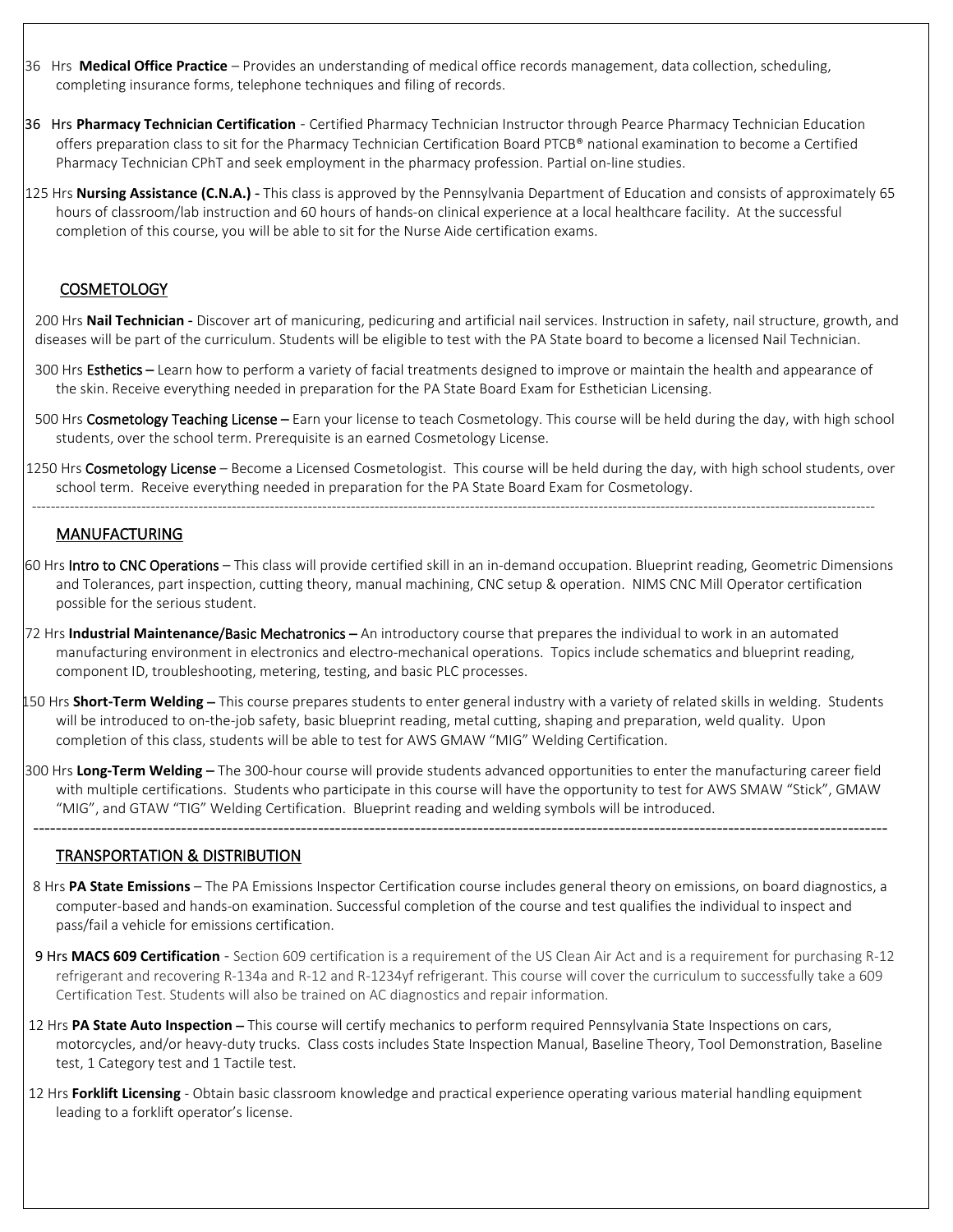- 24 Hrs Basic **Small Engine Repair** This course covers instruction for performing basic service repairs and tune-ups of small gasoline, two and four stroke engines found in lawn equipment, snow blowers, and garden equipment. Instruction includes the principles of twocycle and four-cycle engine operation, fuel and exhaust systems, lubrication, and cooling systems.
- 12 Hrs **Advanced Small Engine Repair -** This course covers instruction for an in depth look at small engine rebuilding and repair, precision measurement and, valve adjustments of small gasoline, four stroke engines found in lawn equipment, snow blowers, and garden equipment.
- 72 Hrs Logistics Certification (C.L.A.) This is a foundation course in the receiving, storing, shipping, controlling, and distribution of products. Hand trucks, carts, and forklifts will be used to transport materials and supplies. Students will receive Manufacturing Skills Standards Council's Certified Logistics Associates (MSSC-CLA) training leading to Forklift Certification

### **OTHER**

**Ed2Go** – Our online education provider that will meet your educational needs based on your schedule. The courses are affordable, interactive, and convenient for people on the go! There are hundreds of courses to choose from. Visit the [www.ed2go.com/fcctc](http://www.ed2go.com/fcctc) website to see a complete list of the courses.

Pearson Vue Testing – Career Tech serves as a Test Center for individuals needing to complete assessments in several different fields of study. The Pearson Vue/Career Tech partnership serves test owners and test takers in the following areas: Academic and Admissions, Financial, Government, Health Care, IT, Military and US/Global Regulatory Industries.